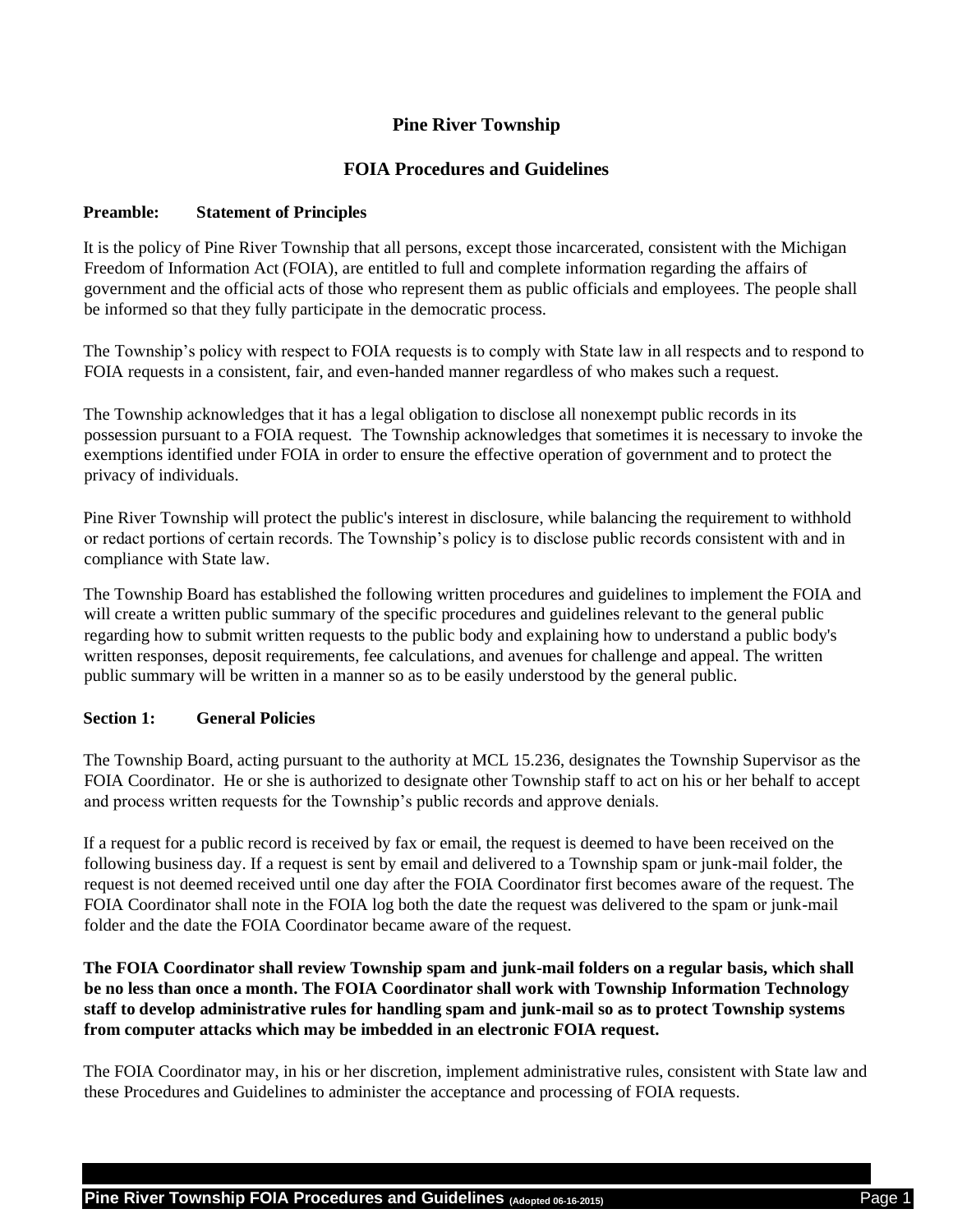The Township is not obligated to create a new public record or make a compilation or summary of information that does not already exist. Neither the FOIA Coordinator nor other Township staff are obligated to provide answers to questions contained in requests for public records or regarding the content of the records themselves. The FOIA Coordinator shall keep a copy of all written requests for public records received by the Township on file for a period of at least one year.

The Township will make this Procedures and Guidelines document and the Written Public Summary publicly available without charge. If it does not, the Township cannot require deposits or charge fees otherwise permitted under the FOIA until it is in compliance.

A copy of this Procedures and Guidelines document and the Township's Written Public Summary must be publicly available by providing free copies both in the Township's response to a written request and upon request by visitors at the Township's office.

This Procedures and Guidelines document and the Township's Written Public Summary will be maintained on the Township's website at: *[www.pinerivermi.gov](http://www.pinerivermi.gov/)*, so a link to those documents will be provided in lieu of providing paper copies of those documents.

### **Section 2: Requesting a Public Record**

No specific form to submit a request for a public record is required. However the FOIA Coordinator may make available a FOIA Request Form for use by the public.

Requests to inspect or obtain copies of public records prepared, owned, used, possessed or retained by the Township may be submitted on the Township's FOIA Request Form, in any other form of writing (letter, fax, email, etc.), or by verbal request.

Verbal requests for records may be documented by the Township on the Township's FOIA Request Form.

If a person makes a verbal, non-written request for information believed to be available on the Township's website, where practicable and to the best ability of the employee receiving the request, shall be informed of the pertinent website address.

A request must sufficiently describe a public record so as to enable Township personnel to identify and find the requested public record.

Written requests for public records may be submitted in person or by mail to any Township office. Requests may also be submitted electronically by fax and email. Upon their receipt, requests for public records shall be promptly forwarded to the FOIA Coordinator for processing.

A person may request that public records be provided on non-paper physical media, emailed or other otherwise provided to him or her in digital form in lieu of paper copies. The Township will comply with the request only if it possesses the necessary technological capability to provide records in the requested non-paper physical media format.

A person may subscribe to future issues of public records that are created, issued or disseminated by Pine River Township on a regular basis. A subscription is valid for up to 6 months and may be renewed by the subscriber.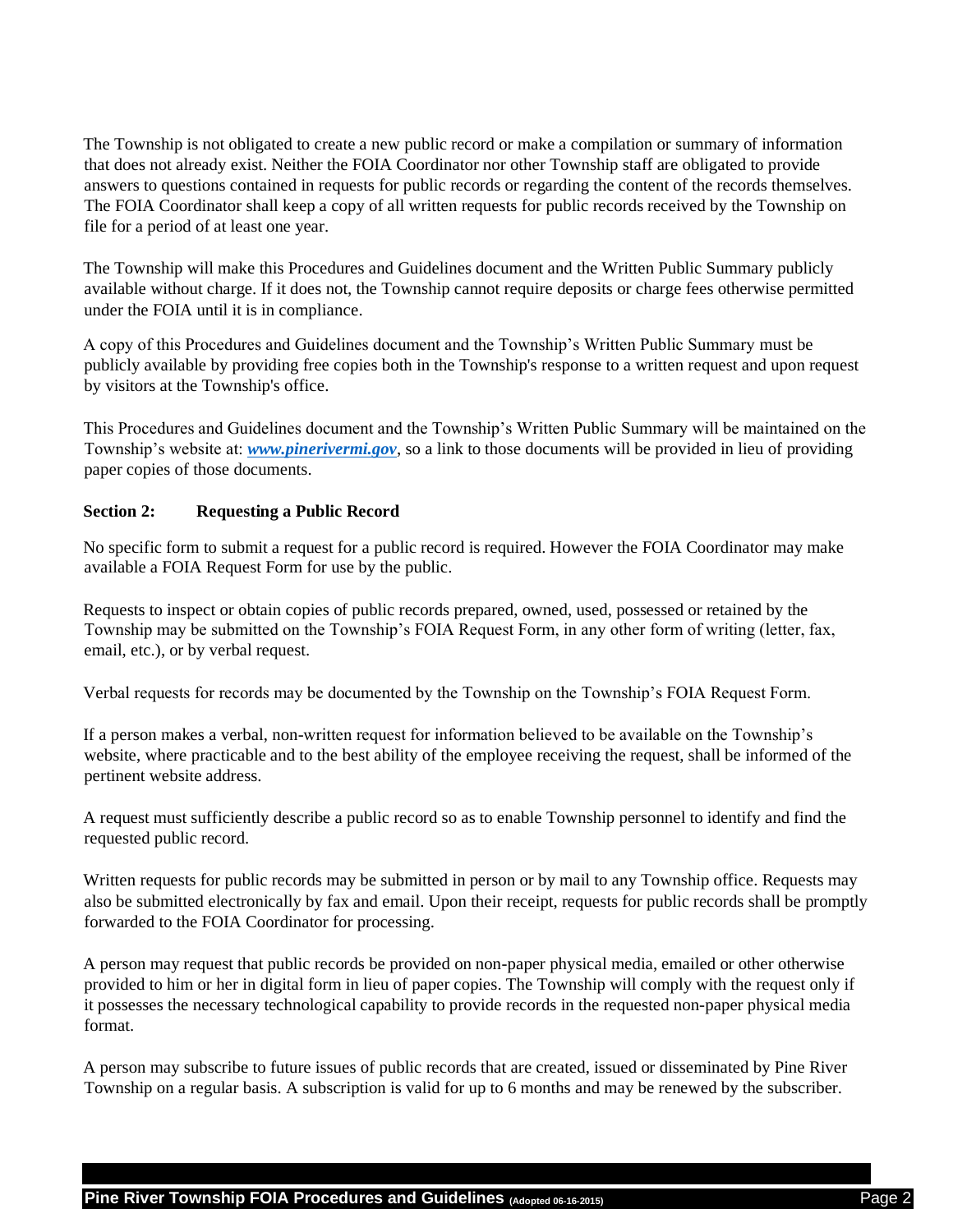A person serving a sentence of imprisonment in a local, state or federal correctional facility is not entitled to submit a request for a public record. The FOIA Coordinator will deny all such requests.

#### **Section 3: Processing a Request**

Unless otherwise agreed to in writing by the person making the request, the Township will issue a response within 5 business days of receipt of a FOIA request. If a request is received by fax, email or other electronic transmission, the request is deemed to have been received on the following business day.

The Township will respond to a request in one of the following ways:

- Grant the request.
- Issue a written notice denying the request.
- Grant the request in part and issue a written notice denying in part the request.
- Issue a notice indicating that due to the nature of the request the Township needs an additional 10 business days to respond for a total of no more than 15 business days. Only one such extension is permitted.
- Issue a written notice indicating that the public record requested is available at no charge on the Township's website.

#### *When a request is granted:*

If the request is granted, or granted in part, the FOIA Coordinator will require that payment be made in full for the allowable fees associated with responding to the request before the public record is made available.

The FOIA Coordinator shall provide a detailed itemization of the allowable costs incurred to process the request to the person making the request.

A copy of these Procedures and Guidelines and the Written Public Summary will be provided to the requestor free of charge with the response to a written request for public records, provided however, that because these Procedures and Guidelines, and the Written Public Summary are maintained on the Township's website at: *[www.pinerivermi.gov,](http://www.pinerivermi.gov/)* a link to the Procedures and Guidelines and the Written Public Summary will be provided in lieu of providing paper copies of those documents.

If the cost of processing a FOIA request is \$50 or less, the requester will be notified of the amount due and where the documents can be obtained.

If the cost of processing a FOIA request is expected to exceed \$50 based on a good-faith calculation, or if the requestor has not paid in full for a previously granted request, the Township will require a good-faith deposit pursuant to Section 4 of this policy before processing the request.

In making the request for a good-faith deposit the FOIA Coordinator shall provide the requestor with a detailed itemization of the allowable costs estimated to be incurred by the Township to process the request and also provide a best efforts estimate of a time frame it will take the Township to provide the records to the requestor. The best efforts estimate shall be nonbinding on the Township, but will be made in good faith and will strive to be reasonably accurate, given the nature of the request in the particular instance, so as to provide the requested records in a manner based on the public policy expressed by Section 1 of the FOIA.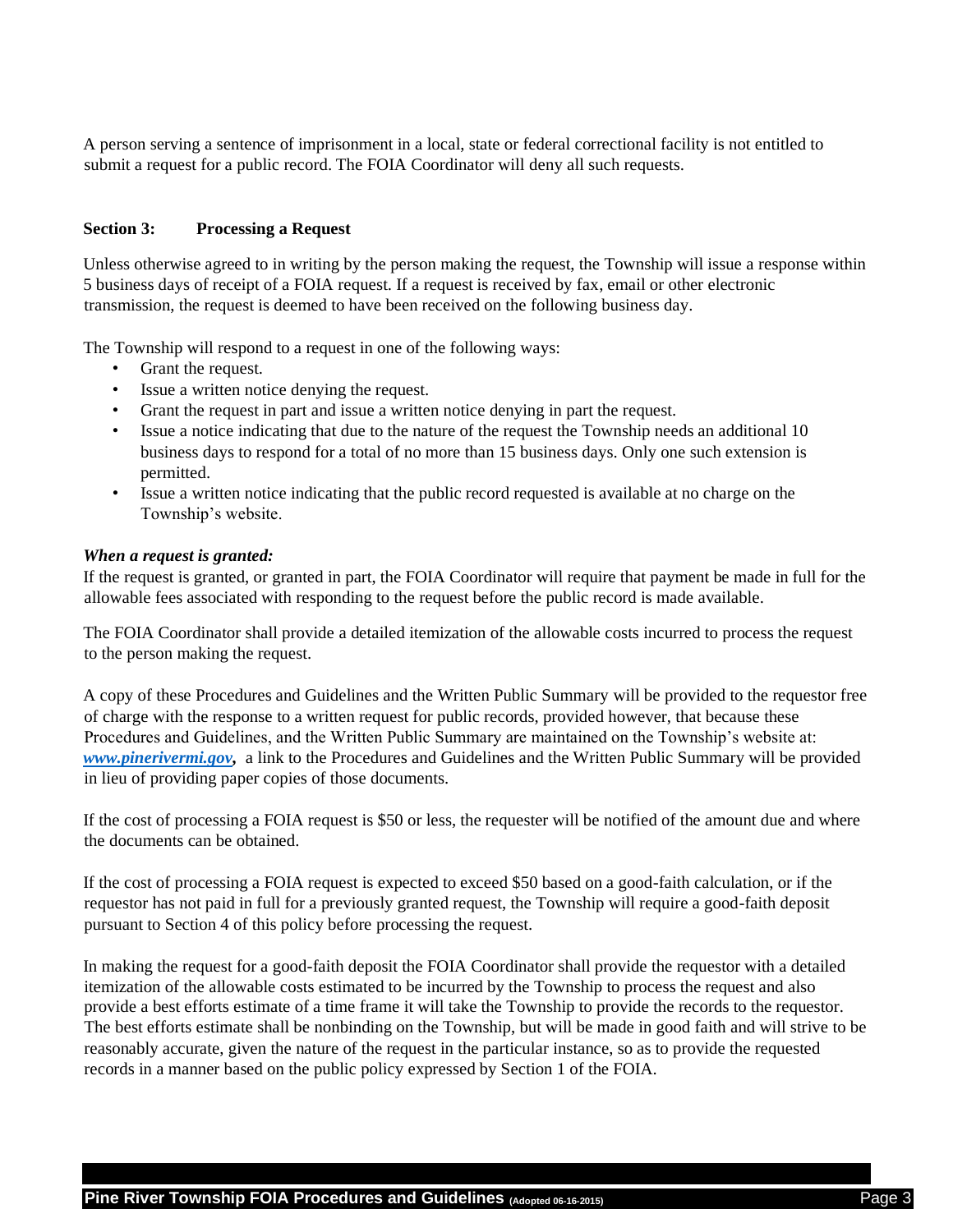## *When a request is denied or denied in part:*

If the request is denied or denied in part, the FOIA Coordinator will issue a Notice of Denial, which shall provide in the applicable circumstance:

- An explanation as to why a requested public record is exempt from disclosure; or
- A certificate that the requested record does not exist under the name or description provided by the requestor, or another name reasonably known by the Township; or
- An explanation or description of the public record or information within a public record that is separated or deleted from the public record; and
- An explanation of the person's right to submit an appeal of the denial to either the office of the Township Clerk or seek judicial review in the Gratiot County Circuit Court;
- An explanation of the right to receive attorneys' fees, costs, and disbursements as well actual or compensatory damages, and punitive damages of \$1,000, should they prevail in Circuit Court.
- The Notice of Denial shall be signed by the FOIA Coordinator.

If a request does not sufficiently describe a public record, the FOIA Coordinator may, in lieu of issuing a Notice of Denial indicating that the request is deficient, seek clarification or amendment of the request by the person making the request. Any clarification or amendment will be considered a new request subject to the timelines described in this Section.

## *Requests to inspect public records:*

The Township shall provide reasonable facilities and opportunities for persons to examine and inspect public records during normal business hours. The FOIA Coordinator is authorized to promulgate rules regulating the manner in which records may be viewed so as to protect Township records from loss, alteration, mutilation or destruction and to prevent excessive interference with normal Township operations.

### *Requests for certified copies:*

The FOIA Coordinator shall, upon written request, furnish a certified copy of a public record at no additional cost to the person requesting the public record.

### **Section 4: Fee Deposits**

If the fee estimate is expected to exceed \$50.00 based on a good-faith calculation, the requestor will be asked to provide a deposit not exceeding one-half of the total estimated fee.

If a request for public records is from a person who has not paid the Township in full for copies of public records made in fulfillment of a previously granted written request, the FOIA Coordinator will require a deposit of 100% of the estimated processing fee before beginning to search for a public record for any subsequent written request by that person when all of the following conditions exist:

- The final fee for the prior written request is not more than 105% of the estimated fee;
- The public records made available contained the information sought in the prior written request and remain in the Township's possession;
- The public records were made available to the individual, subject to payment, within the time frame estimated by the Township to provide the records;
- Ninety (90) days have passed since the FOIA Coordinator notified the individual in writing that the public records were available for pickup or mailing;
- The individual is unable to show proof of prior payment to the Township; and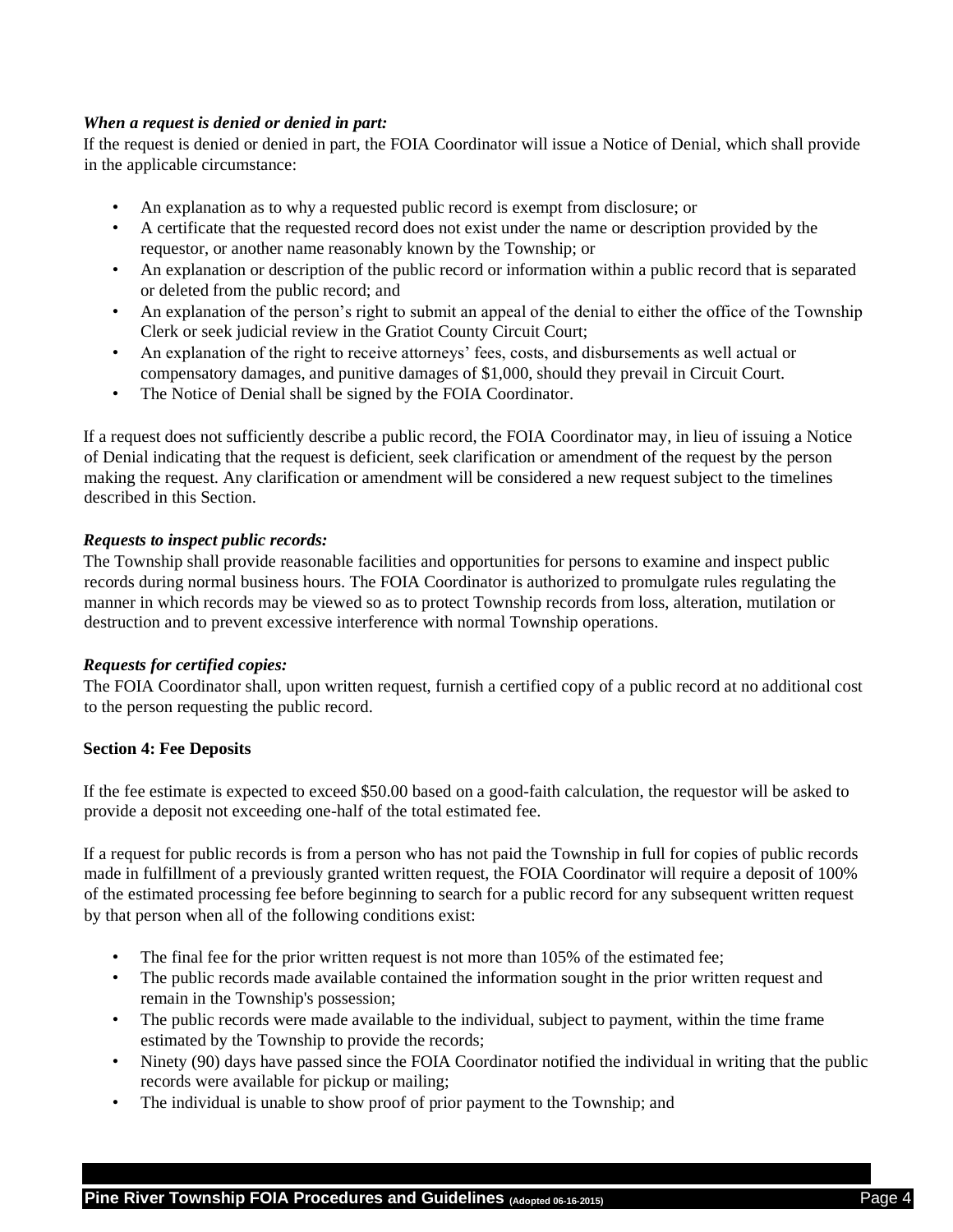• The FOIA Coordinator has calculated a detailed itemization that is the basis for the current written request's increased estimated fee deposit.

The FOIA Coordinator will not require an increased estimated fee deposit if any of the following apply:

- The person making the request is able to show proof of prior payment in full to the Township;
- The Township is subsequently paid in full for the applicable prior written request; or
- Three hundred sixty five (365) days have passed since the person made the request for which full payment was not remitted to the Township.

### **Section 5: Calculation of Fees**

A fee may be charged for the labor cost of copying/duplication.

A fee will *not* be charged for the labor cost of search, examination, review and the deletion and separation of exempt from nonexempt information *unless* failure to charge a fee would result in unreasonably high costs to the Township because of the nature of the request in the particular instance, and the Township specifically identifies the nature of the unreasonably high costs.

Costs for the search, examination review, and deletion and separation of exempt from non-exempt information are "unreasonably high" when they are excessive and beyond the normal or usual amount for those services (Attorney General Opinion 7083 of 2001) compared to the costs of the township's usual FOIA requests, not compared to the township's operating budget. (*Bloch v. Davison Community Schools*, Michigan Court of Appeals, Unpublished, April 26, 2011)

The following factors shall be used to determine an unreasonably high cost to the Township:

- Volume of the public record requested
- Amount of time spent to search for, examine, review and separate exempt from non-exempt information in the record requested.
- Whether the public records are from more than one Township department or whether various Township offices are necessary to respond to the request.
- The available staffing to respond to the request.
- Any other similar factors identified by the FOIA Coordinator in responding to the particular request.

The Michigan FOIA statute permits the Township to charge for the following costs associated with processing a request:

- Labor costs associated with copying or duplication, which includes making paper copies, making digital copies, or transferring digital public records to non-paper physical media or through the Internet.
- Labor costs associated with searching for, locating and examining a requested public record, when failure to charge a fee will result in unreasonably high costs to the Township.
- Labor costs associated with a review of a record to separate and delete information exempt from disclosure, when failure to charge a fee will result in unreasonably high costs to the Township.
- The cost of copying or duplication, not including labor, of paper copies of public records. This may include the cost for copies of records already on the township's website if you ask for the township to make copies.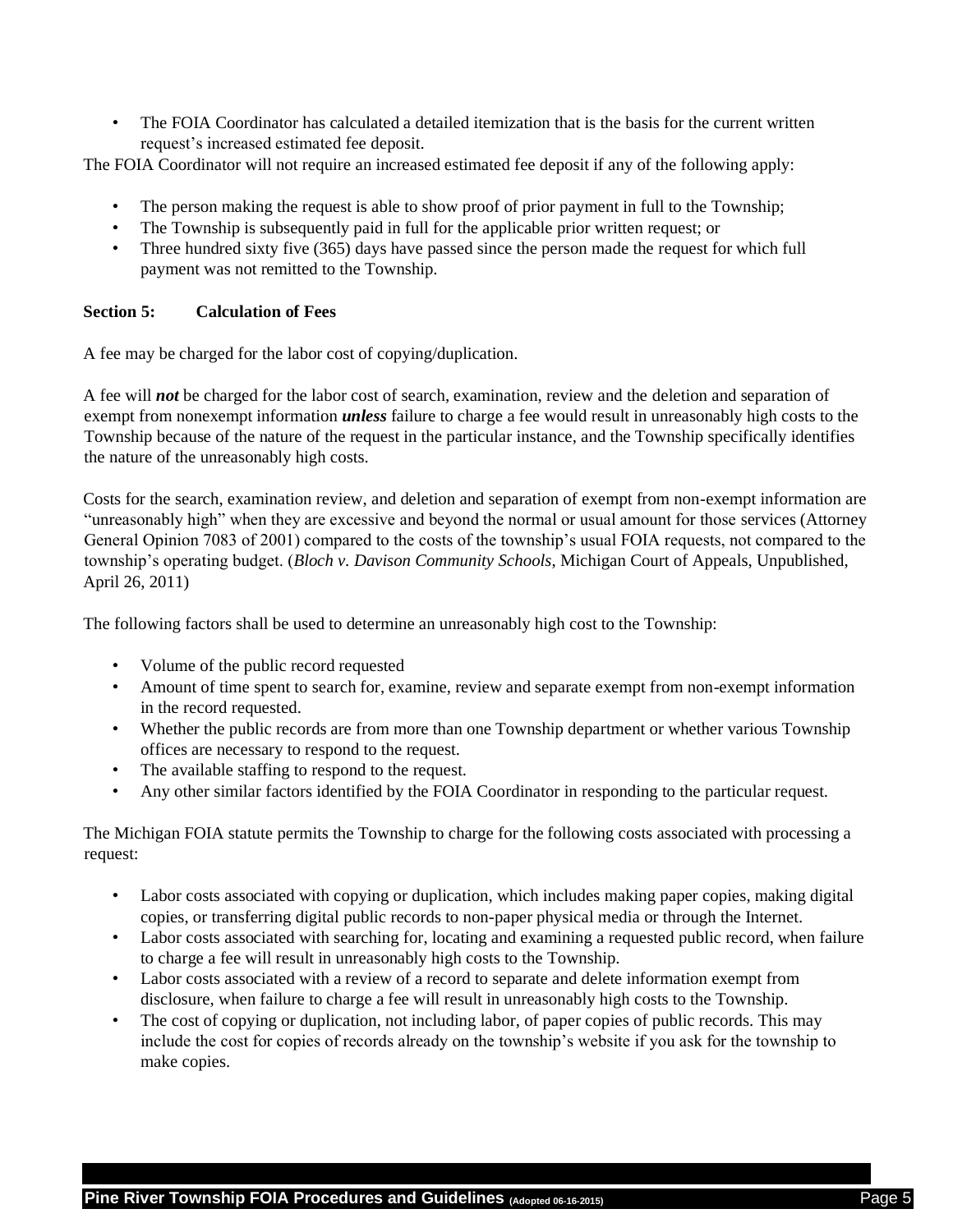- The cost of computer discs, computer tapes or other digital or similar media when the requester asks for records in non-paper physical media. This may include the cost for copies of records already on the township's website if you ask for the township to make copies.
- The cost to mail or send a public record to a requestor.

Labor costs will be calculated based on the following requirements:

- All labor costs will be estimated and charged in 15-minute increments, with all partial time increments rounded down. If the time involved is less than 15 minutes, there will be no charge.
- Labor costs will be charged at the hourly wage of the lowest-paid Township employee capable of doing the work in the specific fee category, regardless of who actually performs work.
- Labor costs will also include a charge to cover or partially cover the cost of fringe benefits.
- The Township may add up to 50% to the applicable labor charge amount to cover or partially cover the cost of fringe benefits, but in no case may it exceed the actual cost of fringe benefits.
- Overtime wages will not be included in labor costs unless agreed to by the requestor; overtime costs will not be used to calculate the fringe benefit cost.
- Contracted labor costs will be charged at the hourly rate of \$48.90 (6 times the state minimum hourly wage).

The cost to provide records on non-paper physical media when so requested will be based on the following requirements:

- Computer disks, computer tapes or other digital or similar media will be at the actual and most reasonably economical cost for the non-paper media.
- This cost will only be assessed if the Township has the technological capability necessary to provide the public record in the requested non-paper physical media format.
- The Township will procure any non-paper media and will not accept media from the requestor in order to ensure integrity of the Township's technology infrastructure.

The cost to provide paper copies of records will be based on the following requirements:

- Paper copies of public records made on standard letter  $(8 \frac{1}{2} \times 11)$  or legal  $(8 \frac{1}{2} \times 14)$  sized paper will not exceed \$.10 per sheet of paper. Copies for non-standard sized sheets of paper will reflect the actual cost of reproduction.
- The Township will provide records using double-sided printing, if it is cost-saving and available.

The cost to mail records to a requestor will be based on the following requirements:

- The actual cost to mail public records using a reasonably economical and justified means.
- The Township may charge for the least expensive form of postal delivery confirmation.
- No cost will be made for expedited shipping or insurance unless specified by the requestor.

If the FOIA Coordinator does not respond to a written request in a timely manner, the Township must:

- Reduce the labor costs by 5% for each day the Township exceeds the time permitted under FOIA up to a 50% maximum reduction, if *any* of the following applies:
	- o The Township's late response was willful and intentional,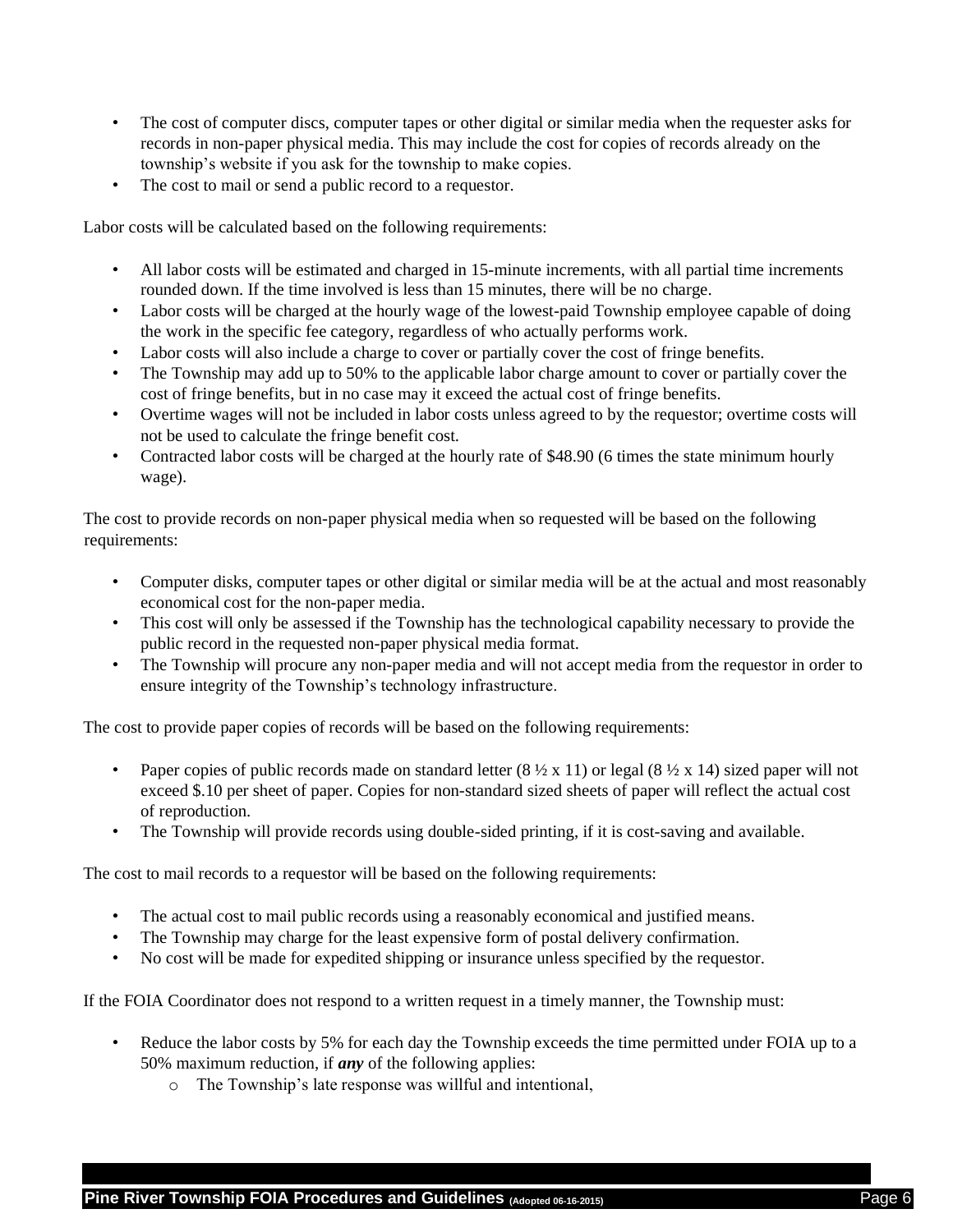- $\circ$  The written request conveyed a request for information within the first 250 words of the body of a letter facsimile, email or email attachment, or
- o The written request included the words, characters, or abbreviations for "freedom of information," "information," "FOIA," "copy" or a recognizable misspelling of such, or legal code reference to MCL 15. 231, et seq. or 1976 Public Act 442 on the front of an envelope or in the subject line of an email, letter or facsimile cover page.
- Fully note the charge reduction in the Detailed Itemization of Costs Form.

## **Section 6: Waiver of Fees**

The cost of the search for and copying of a public record may be waived or reduced if in the sole judgment of the FOIA Coordinator a waiver or reduced fee is in the public interest because it can be considered as primarily benefitting the general public. The township board may identify specific records or types of records it deems should be made available for no charge or at a reduced cost.

## **Section 7: Discounted Fees**

## *Indigence*

The FOIA Coordinator will discount the first \$20.00 of the processing fee for a request if the person requesting a public record submits an affidavit stating that they are:

- Indigent and receiving specific public assistance, or
- If not receiving public assistance, stating facts demonstrating an inability to pay because of indigence.

An individual is not eligible to receive the waiver if:

- The requestor has previously received discounted copies of public records from the Township twice during the calendar year; or
- The requestor requests information in connection with other persons who are offering or providing payment to make the request.

An affidavit is sworn statement. The FOIA Coordinator may make a Fee Waiver Affidavit Form available for use by the public.

## *Nonprofit organization advocating for developmentally disabled or mentally ill individuals* The FOIA Coordinator will discount the first \$20.00 of the processing fee for a request from:

- A nonprofit organization formally designated by the state to carry out activities under subtitle C of the federal developmental disabilities assistance and bill of rights act of 2000, Public Law 106-402, and the protection and advocacy for individuals with mental illness act, Public Law 99-319, or their successors, if the request meets all of the following requirements:
	- o Is made directly on behalf of the organization or its clients.
	- o Is made for a reason wholly consistent with the mission and provisions of those laws under section 931 of the mental health code, 1974 PA 258, MCL 330.1931.
	- o Is accompanied by documentation of its designation by the state, if requested by the public body.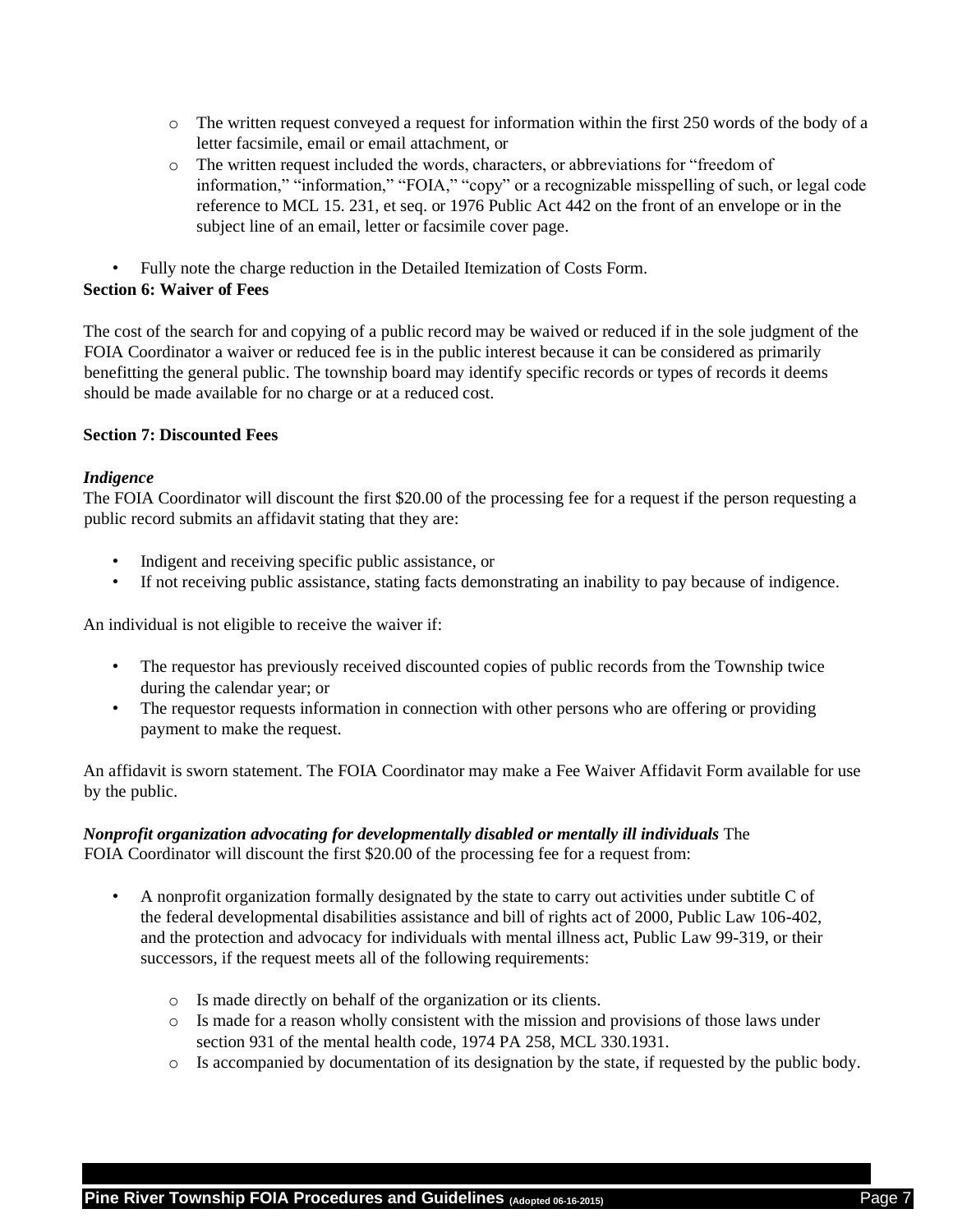#### **Section 8: Appeal of a Denial of a Public Record**

When a requestor believes that all or a portion of a public record has not been disclosed or has been improperly exempted from disclosure, he or she may appeal to the Township Board by filing an appeal of the denial with the office of the Township Clerk.

The appeal must be in writing, specifically state the word "appeal" and identify the reason or reasons the requestor is seeking a reversal of the denial. The Township FOIA Appeal Form (To Appeal a Denial of Records), may be used.

The Township Board is not considered to have received a written appeal until the first regularly scheduled Township Board meeting following submission of the written appeal.

Within 10 business days of receiving the appeal the Township Board will respond in writing by:

- Reversing the disclosure denial;
- Upholding the disclosure denial; or
- Reverse the disclosure denial in part and uphold the disclosure denial in part; or
- Under unusual circumstances, issue a notice extending for not more than 10 business days the period during which the Township Board shall respond to the written appeal. The Township Board shall not issue more than 1 notice of extension for a particular written appeal.

If the Township Board fails to respond to a written appeal, or if the Township Board upholds all or a portion of the disclosure denial that is the subject of the written appeal, the requesting person may seek judicial review of the nondisclosure by commencing a civil action in Circuit Court.

Whether or not a requestor submitted an appeal of a denial to the Township Board, he or she may file a civil action in Gratiot County Circuit Court within 180 days after the Township's final determination to deny the request.

If a court that determines a public record is not exempt from disclosure, it shall order the Township to cease withholding or to produce all or a portion of a public record wrongfully withheld, regardless of the location of the public record. Failure to comply with an order of the court may be punished as contempt of court.

If a person asserting the right to inspect, copy, or receive a copy of all or a portion of a public record prevails in such an action, the court shall award reasonable attorneys' fees, costs, and disbursements. If the person or Township prevails in part, the court may, in its discretion, award all or an appropriate portion of reasonable attorneys' fees, costs, and disbursements.

If the court determines that the Township has arbitrarily and capriciously violated this act by refusal or delay in disclosing or providing copies of a public record, the court shall order the Township to pay a civil fine of \$1,000.00, which shall be deposited into the general fund of the state treasury. The court shall award, in addition to any actual or compensatory damages, punitive damages in the amount of \$1,000.00 to the person seeking the right to inspect or receive a copy of a public record. The damages shall not be assessed against an individual, but shall be assessed against the next succeeding public body that is not an individual and that kept or maintained the public record as part of its public function.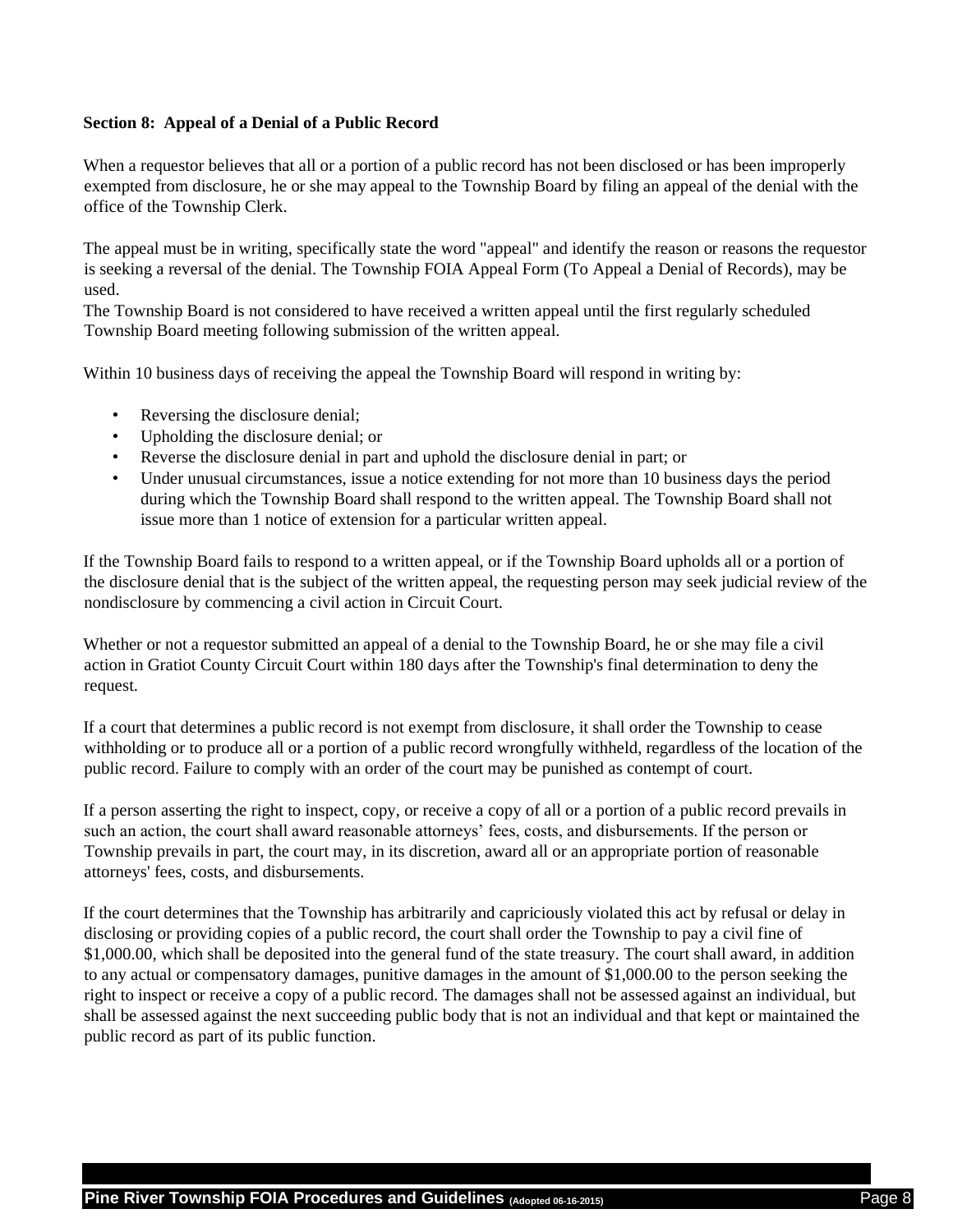### **Section 9: Appeal of an Excessive FOIA Processing Fee**

"Fee" means the total fee or any component of the total fee calculated under section 4 of the FOIA, including any deposit.

If a requestor believes that the fee charged by the Township to process a FOIA request exceeds the amount permitted by state law or under this policy, he or she must first appeal to the Township Board by submitting a written appeal for a fee reduction to the office of the Township Clerk.

The appeal must be in writing, specifically state the word "appeal" and identify how the required fee exceeds the amount permitted. The Township FOIA Appeal Form (To Appeal an Excess Fee) may be used.

The Township Board is not considered to have received a written appeal until the first regularly scheduled Township Board meeting following submission of the written appeal.

Within 10 business days after receiving the appeal, the Township Board will respond in writing by:

- Waiving the fee;
- Reducing the fee and issuing a written determination indicating the specific basis that supports the remaining fee;
- Upholding the fee and issuing a written determination indicating the specific basis that supports the required fee; or
- Issuing a notice detailing the reason or reasons for extending for not more than 10 business days the period during which the Township Board will respond to the written appeal. The Township Board shall not issue more than 1 notice of extension for a particular written appeal.

Where the Township Board reduces or upholds the fee, the determination must include a certification from the Township Board that the statements in the determination are accurate and that the reduced fee amount complies with its publicly available procedures and guidelines and Section 4 of the FOIA.

Within 45 days after receiving notice of the Township Board's determination of an appeal, the requesting person may commence a civil action in Gratiot County Circuit Court for a fee reduction.

If a civil action is commenced against the Township for an excess fee, the Township is not obligated to complete the processing of the written request for the public record at issue until the court resolves the fee dispute.

An action shall not be filed in circuit court unless *one* of the following applies:

- The Township does not provide for appeals of fees,
- The Township Board failed to respond to a written appeal as required, or
- The Township Board issued a determination to a written appeal.

If a court determines that the Township required a fee that exceeds the amount permitted under its publicly available procedures and guidelines or Section 4 of the FOIA, the court shall reduce the fee to a permissible amount. Failure to comply with an order of the court may be punished as contempt of court.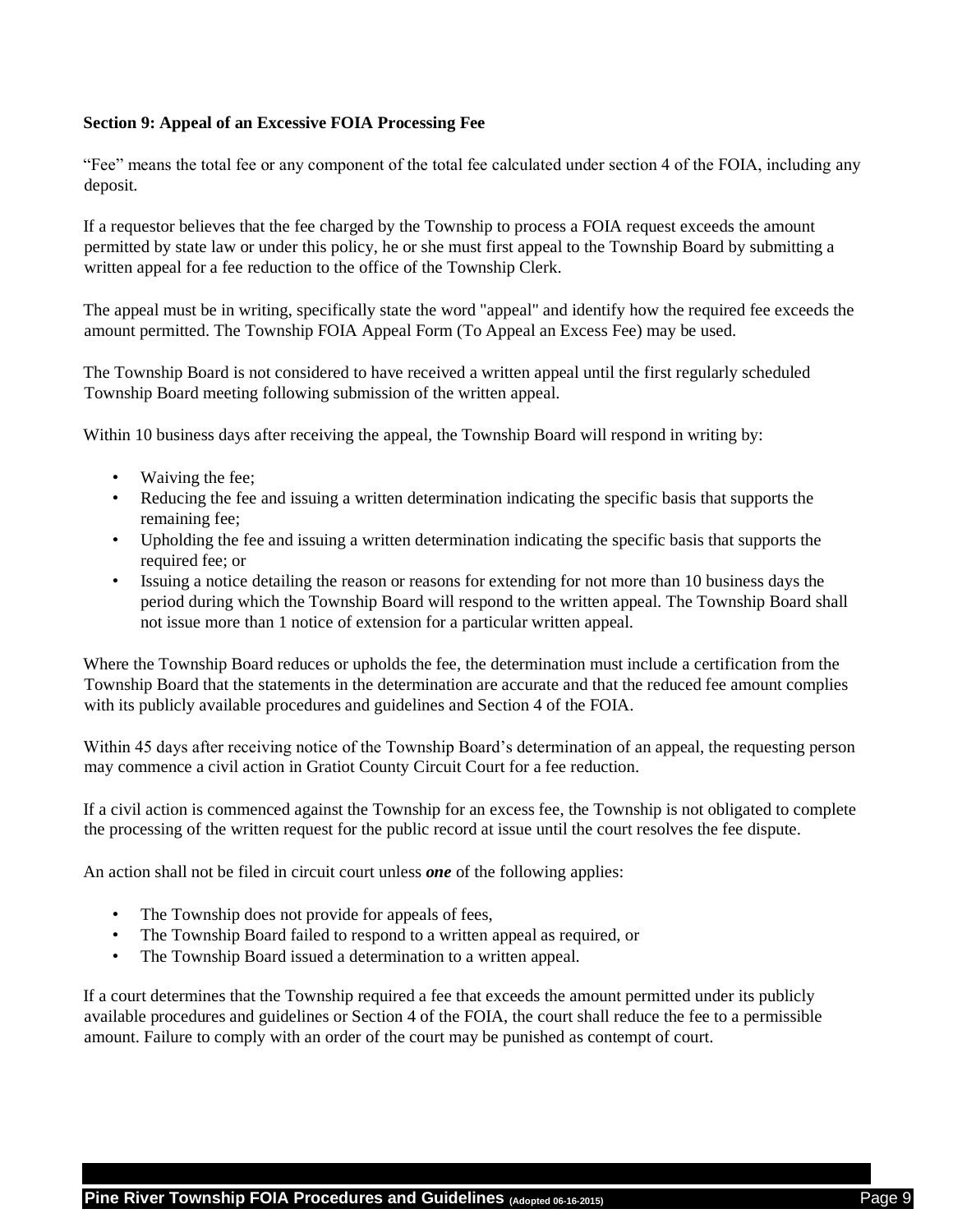If the requesting person prevails in court by receiving a reduction of 50% or more of the total fee, the court may, in its discretion, award all or an appropriate portion of reasonable attorneys' fees, costs, and disbursements. The award shall be assessed against the public body liable for damages.

If the court determines that the Township has arbitrarily and capriciously violated the FOIA by charging an excessive fee, the court shall order the Township to pay a civil fine of \$500.00, which shall be deposited in the general fund of the state treasury. The court may also award, in addition to any actual or compensatory damages, punitive damages in the amount of \$500.00 to the person seeking the fee reduction. The fine and any damages shall not be assessed against an individual, but shall be assessed against the next succeeding public body that is not an individual and that kept or maintained the public record as part of its public function.